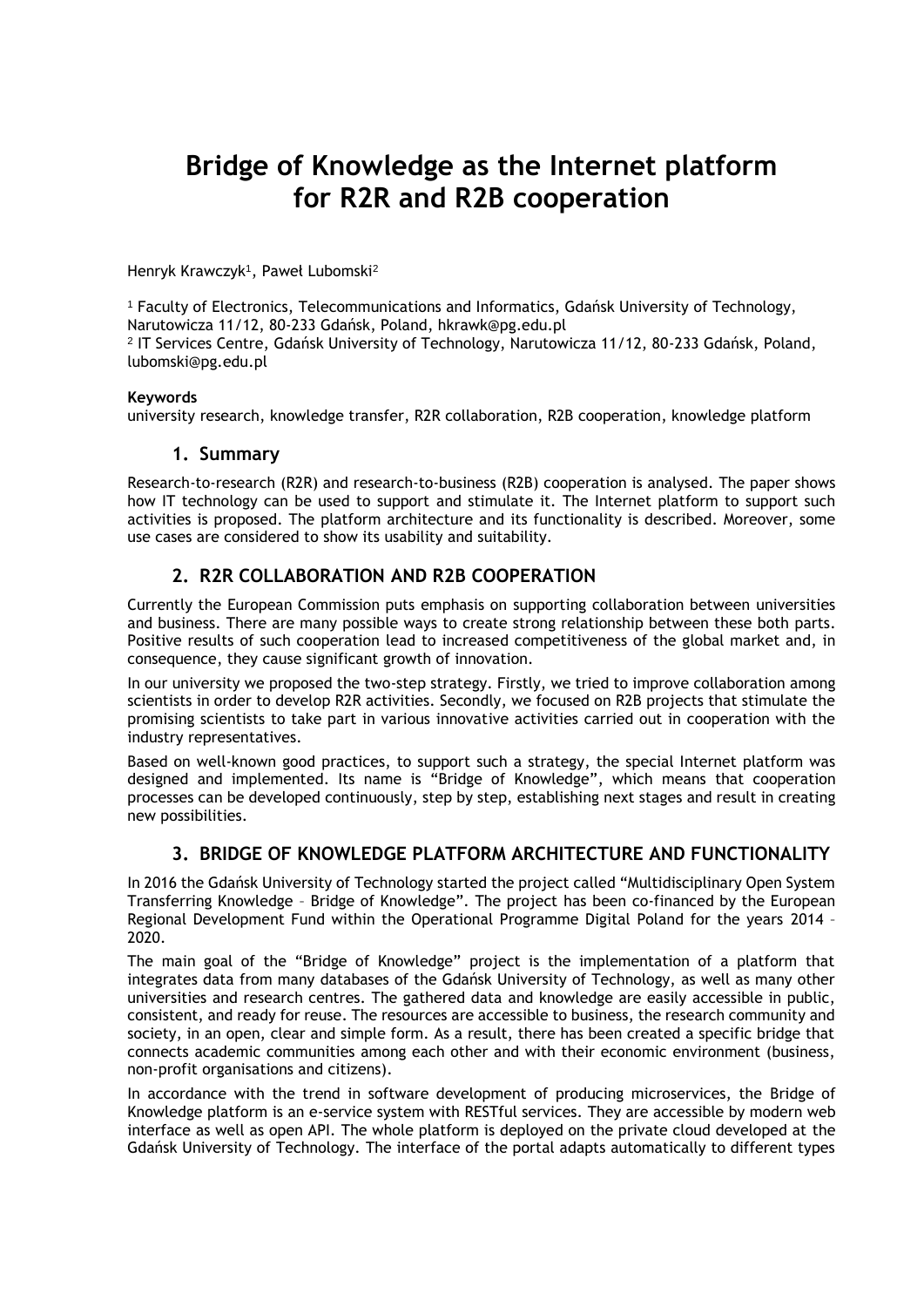of devices being used and is designed with care of disabled people. The key functionality of the system is data searching. Therefore, there are various services supported by Elastic Search engine. Of course, there are also closely related services responsible for data processing, storage and indexing. The platform characterizes by high interoperability. The main areas of the integration are the supplementing databases and social media. The platform also supports services that maintain appropriate concept mapping as well as multidisciplinary data matching. In this way, the platform is the tool and space for establishing the R2R and R2B cooperation. Moreover, the acquired experience provides some additional knowledge for improving the intelligence of the platform and its services (see Figure 1).



#### **Figure 1. The interaction of R&R and R&B worlds on the Bridge of Knowledge platform**

The system has a built-in intelligence, so that it suggests the content on the basis of the search history. There are some search context processing mechanisms that work on context acquisition and analysis. The aim is to offer selected data, which is really expected by the user. The system automatically detects groups of users and adapts the search results accordingly. In this way, the platform becomes an intelligent consultant.

### **4. USE CASES**

The "Bridge of Knowledge" platform has been available online for nearly 2 years and has been attracting more and more new visitors and returning users. With the use of advanced analytic tools and on the basis of the organisation resources a few use cases of R2R and R2B cooperation were analysed and described.

## **5. CONCLUSIONS**

Support and stimulation of R2R and R2B cooperation with the use of IT technology is possible and effective. The proposed solutions are flexible and can be implemented according to the current progress in understanding of such cooperation processes. During the implementation of the "Bridge of Knowledge" platform many aspects have to be taken into account and consideration. There are many standards to follow. Designing such a valuable source of information there should also be put special emphasis on ensuring security and dependability of the platform.

## **6. REFERENCES**

Krawczyk, H., & Lubomski, P. (2017). Multidisciplinary Open System Transferring Knowledge for R2B Development, *TASK Quarterly, 21(4)*, 299-308. doi: 10.17466/tq2017/21.4/c

Viktorova, E. V. (2018). Analysis of university and business cooperation models in Europe. *Proceedings of 2017 IEEE 6th Forum Strategic Partnership of Universities and Enterprises of Hi-Tech Branches (Science. Education. Innovations), SPUE 2017*, 111–113. doi: 10.1109/IVForum.2017.8246065

Bridge of Knowledge website (2019). *Bridge of Knowledge – your knowledge portal*. Retrieved February 3, 2019, from: <https://mostwiedzy.pl/en/> .